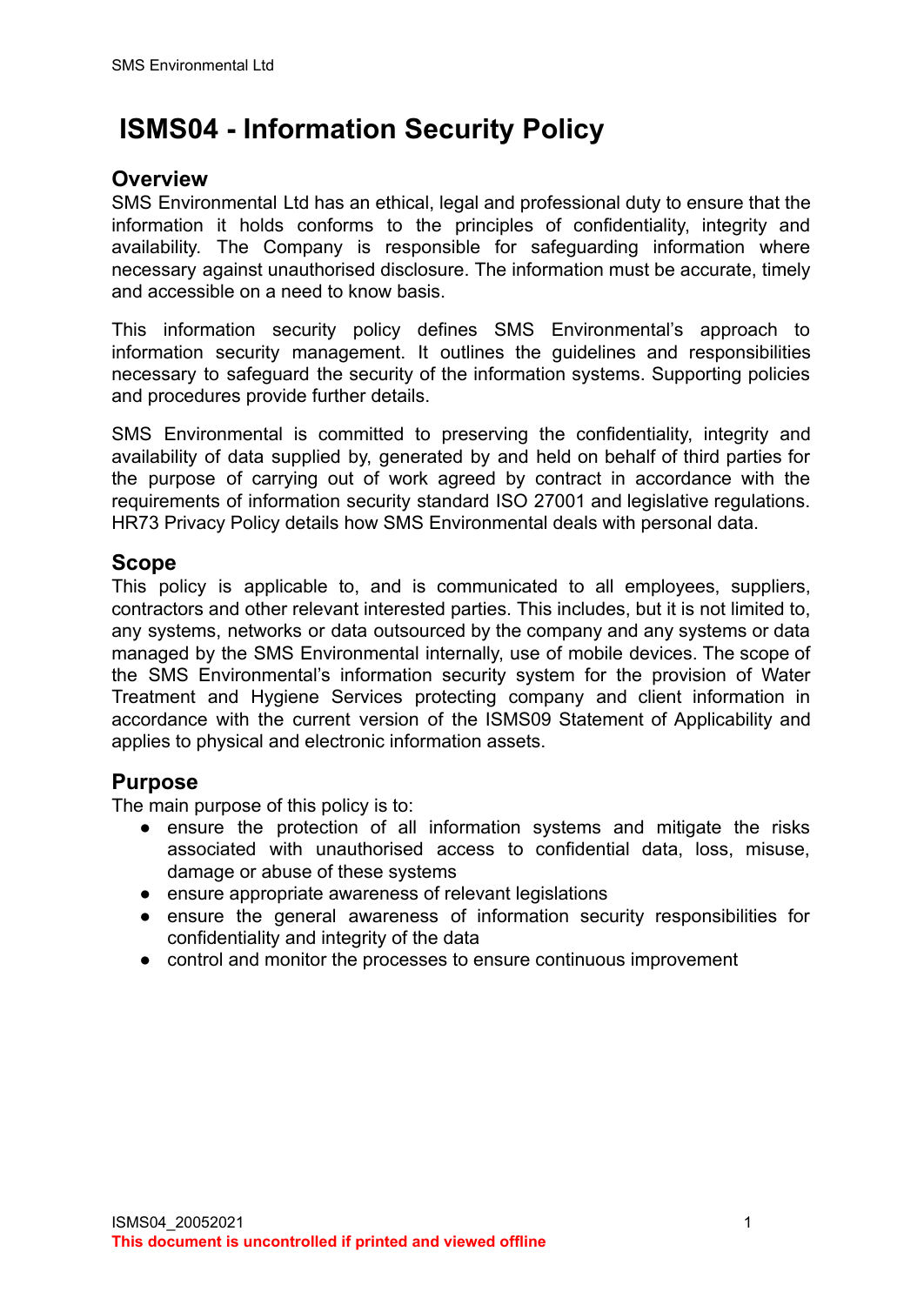# **Responsibilities overview**

**Directors** 

- IT & Information Security Management
- Ensuring that information security objectives are established and are compatible with the strategic direction of the company
- The implications of Risks to Strategy Objectives
- Use of IT/ Information Security Risk Assessment to reduce risk in strategic moves
- Management of IT/ Information Security Management System Framework & **Governance**

IT Department

- Coordinate the development and implementation of information management practices including policies, standards, guidelines and procedures
- Monitor and report on any information intrusion incidents and activate strategies to prevent further incidents.
- Work with the Compliance Manager to ensure that information assets have been assigned appropriate security classifications.
- Defining and implementing appropriate safeguards to ensure the confidentiality, integrity, and availability of the information asset
- Assessing and monitoring safeguards to ensure their compliance and report situations of non-compliance
- Authorizing access to those who have a business need for the information
- Ensuring access is removed from those who no longer have a business need for the information.
- Contribute to the strategic direction of information management within the organization
- Information Security Risk Assessment management Information Security Risks to the business

Compliance Manager

- Business Continuity Plan Controller
- Support management and maintenance of Information Security Management System
- Identifying the classification level of information asset
- Information Security Risk Assessment identification Information Security Risks to the business
- Develop policies, procedures and standards to ensure the security, confidentiality and privacy of information that is consistent with organizational Information security policy

Operations management

- Safeguarding processes in accordance with ISO27001 and company procedures
- Reporting issues, potential problems, concerns and security breaches
- Managing and controlling operational risks related to Information Security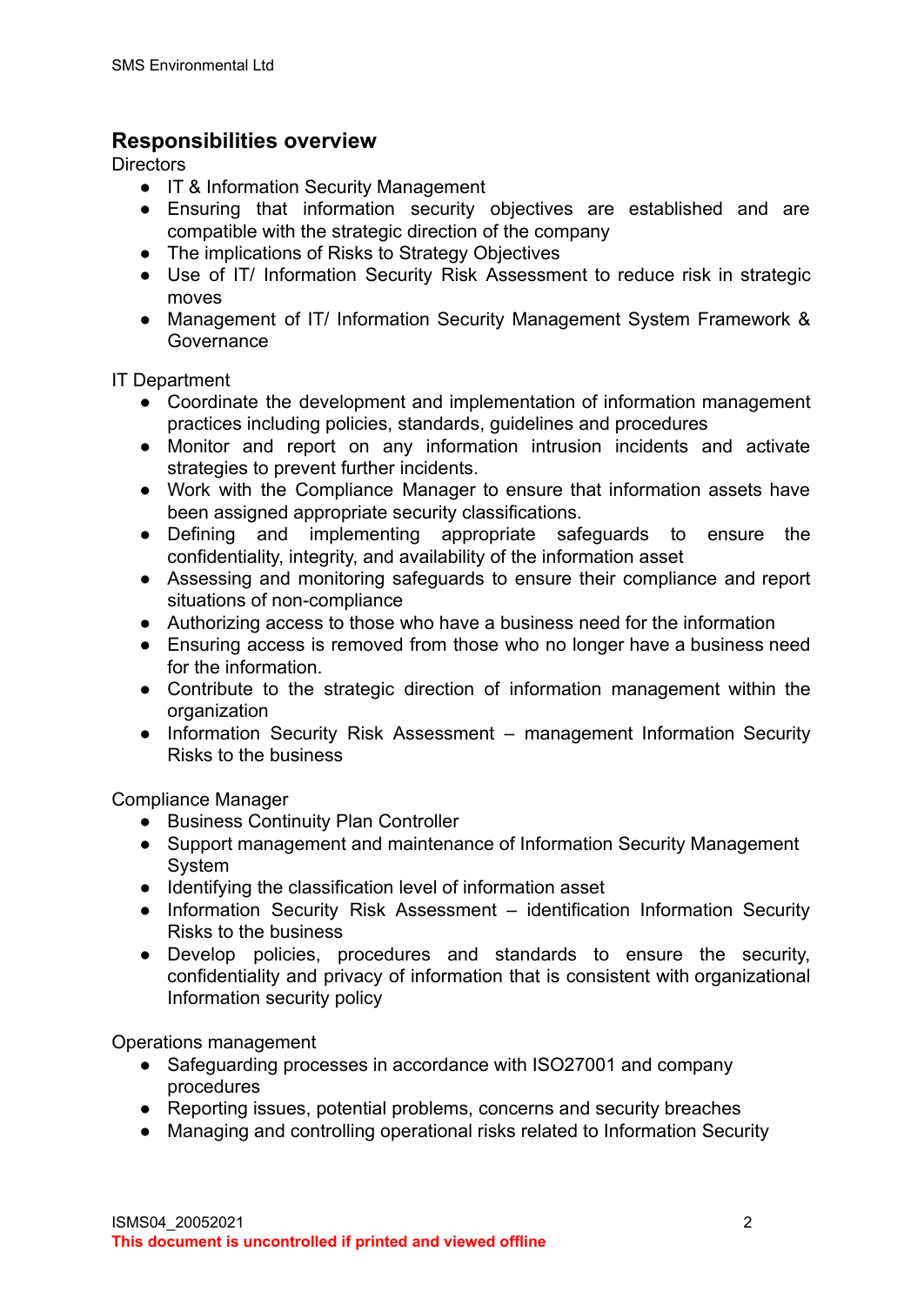HR Department/Compliance Manager

● Training and Communication

#### IT Operations/ Support

- Day to day operational activities, support and governance responsibilities
- Compliance with the company procedures
- Reporting and logging issues/ implementing corrective actions
- Managing and maintenance of Information Security operational equipment
- Maintenance and upkeep of the asset as defined by the IT Department
- System Restart and recovery
- Implementing any changes as per the change management procedure
- Backup of the information
- Updating of information asset inventory register;

Data Operators / End Users

- Using safeguards established by IT department
- Following policies and procedures
- Not sharing password and secret authentication information

### **Organisational Context**

Key activities on which SMS Environmental is dependent on, are presented in the figure below.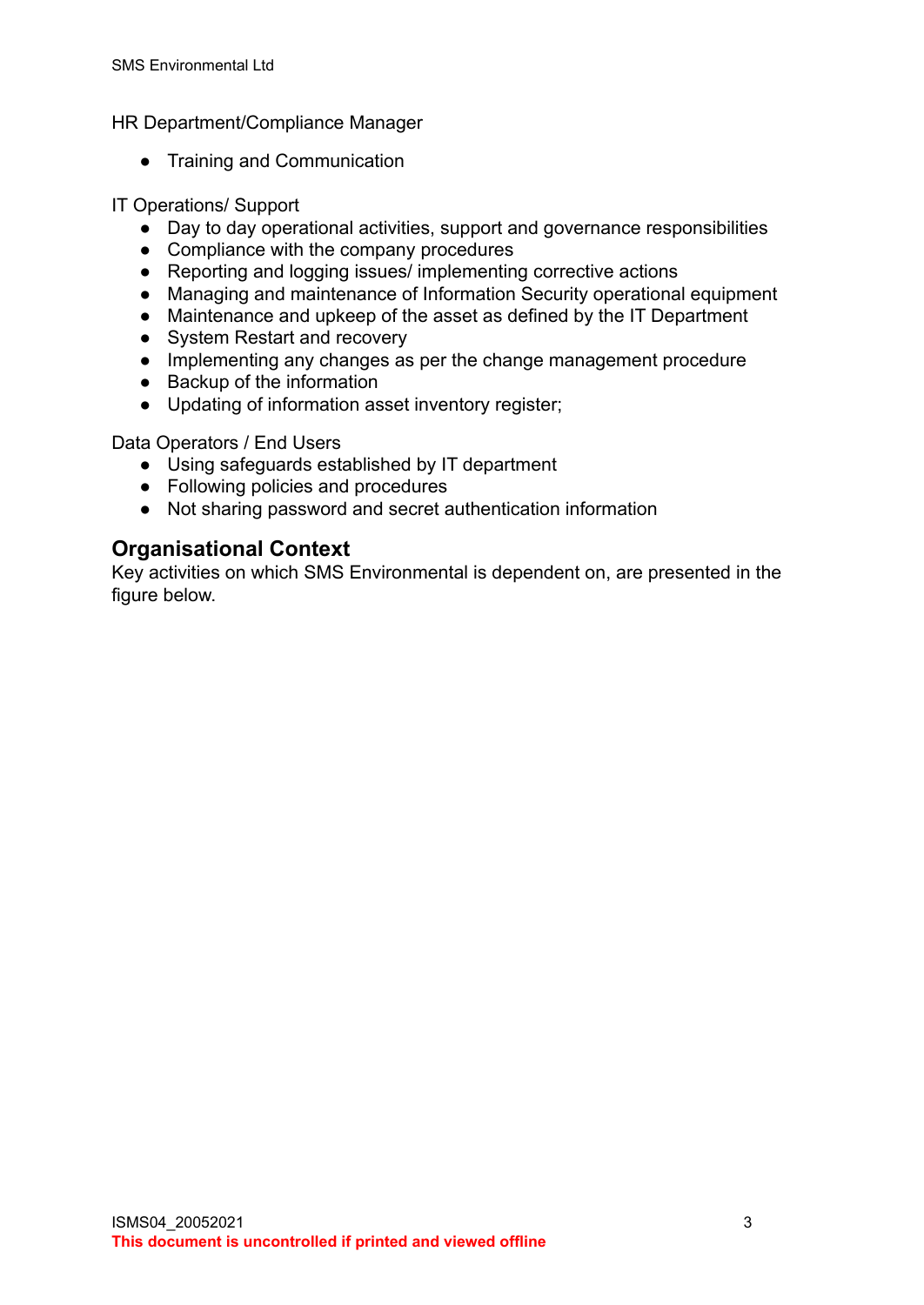

*Figure 1 SMS Environmental Ltd Business Dependency Map*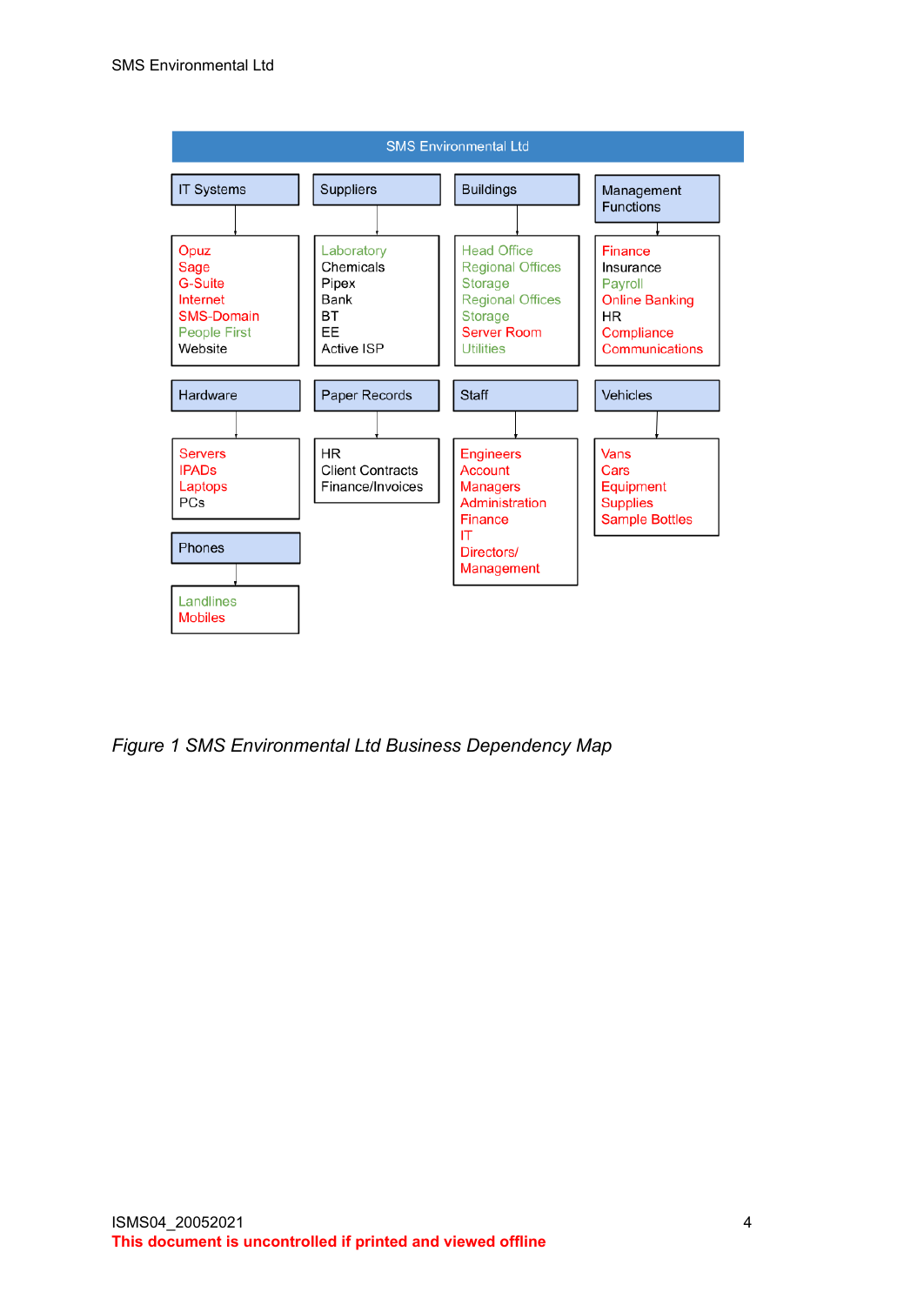Key stakeholders affecting, and being affected by SMS Environmental activities are presented in the figure below.

| Keep Satisfied            | <b>Work Closely</b>                        |  |
|---------------------------|--------------------------------------------|--|
| <b>UKAS</b><br><b>BSI</b> | <b>Board</b><br><b>Members</b><br>Employee |  |
| <b>LCA</b>                | Representatives                            |  |
| <b>Insurers</b>           | Management<br>Team                         |  |
|                           | Contractors                                |  |
| Monitor                   | Keep Informed                              |  |
| <b>HSE</b><br>Government  | <b>Suppliers</b>                           |  |
|                           | <b>Customers</b>                           |  |
| Environment<br>Agency     | <b>Bank</b>                                |  |
| EU                        | Employees                                  |  |
|                           |                                            |  |

*Figure 2 Identification of Stakeholders*

# **Policy**

Information Security Management takes responsibility for ensuring that information used, processed and stored by SMS Environmental is classified in accordance with appropriate levels of confidentiality, integrity and availability as well as relevant legislative, regulatory and contractual requirements.

Employees responsible for the management of information security systems must ensure appropriate classification of information. They are responsible for handling that information in accordance with its classification level and any associated procedures or systems.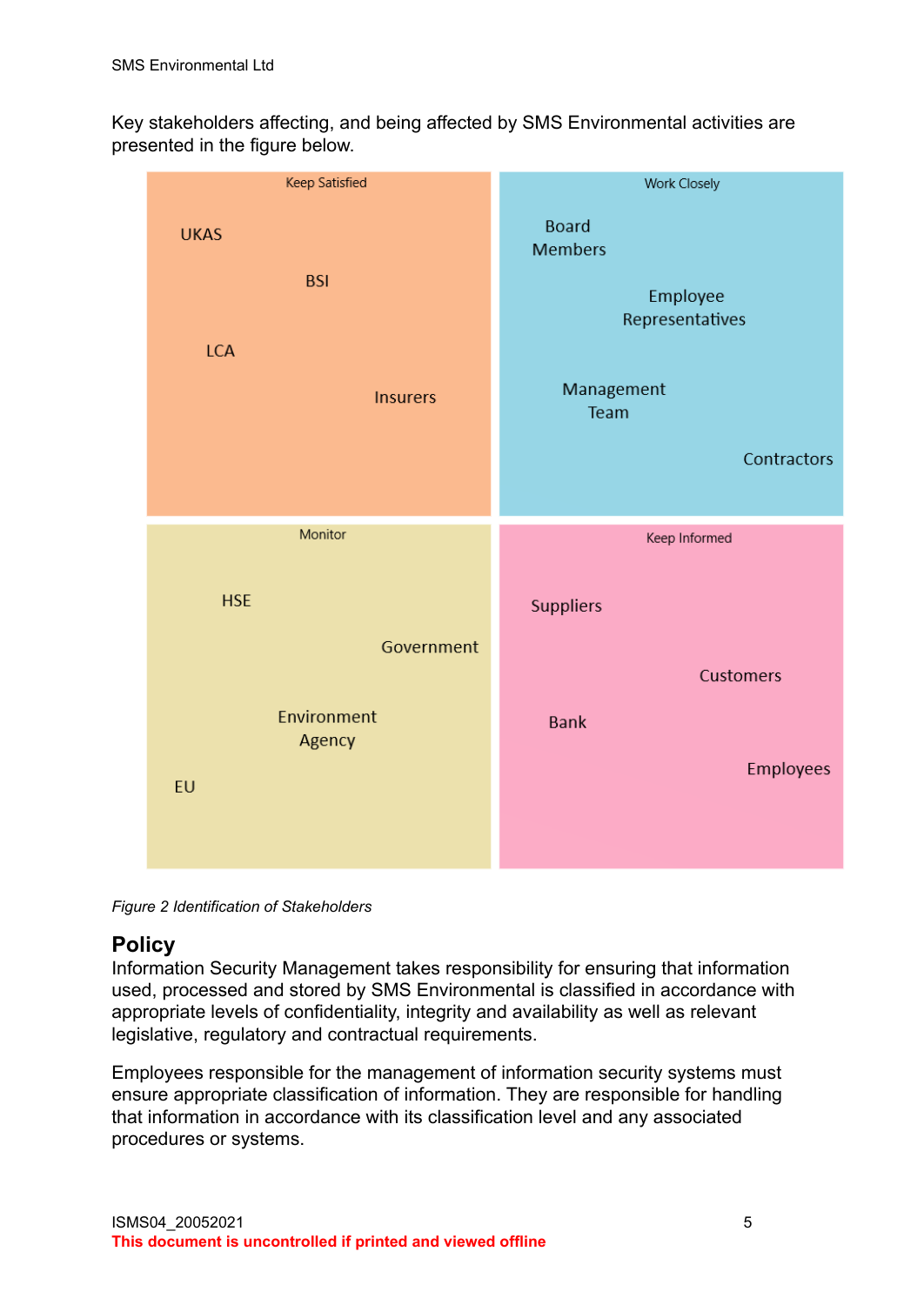All employees, regardless of their role and level of access and responsibility are obliged to handle information appropriately and in accordance with its classification level.

Information is protected against unauthorized access and processing in accordance with its classification level.

Information availability and access is established based on legitimate need for access on a need to know basis. Employees who have been granted access must not pass on information to others unless they have also been granted access through appropriate authorisation.

Security incidents and breaches of this policy must be reported immediately to the IT Department or Compliance Manager and dealt with in accordance with corrective action procedure.

| Label                                  | <b>Access Level</b>                                                    | <b>Scope</b>                                                                                                                                   | <b>Lawful Basis</b>                                    | <b>Availability</b>                                                                                    |
|----------------------------------------|------------------------------------------------------------------------|------------------------------------------------------------------------------------------------------------------------------------------------|--------------------------------------------------------|--------------------------------------------------------------------------------------------------------|
| <b>Strictly</b><br><b>Confidential</b> | Specified only                                                         | Sensitive - Personal Data<br>Personally Identifying Data<br><b>Bank details</b><br>Passwords                                                   | Compliance with legal<br>obligation                    | Restricted availability,<br>information released<br>only when authorised<br>or required by Law         |
| <b>Confidential</b>                    | Specified only                                                         | Compliance with legal<br>Personal Data (DPA)<br>obligation<br>Systems                                                                          |                                                        | Restricted availability,<br>information released<br>only when authorised<br>or required by Law         |
| <b>Restricted</b>                      | Employees &<br>Clients (restricted<br>only to client<br>relevant data) | Internal documents,<br>communications and<br>correspondence<br>Communications and<br>correspondence with external<br>parties<br><b>Minutes</b> | Compliance with legal<br>and contractual<br>obligation | Available internally or<br>within access<br>permission only or as<br>required by interested<br>parties |
| <b>Public</b>                          | Full availability as<br>required                                       | <b>Annual Accounts</b><br>Certificates<br>Information Available on the<br>website                                                              | Public Interest                                        | Freely available<br>through website and<br>as required                                                 |

# **Information Classification**

Confidential information relates to but is not inclusive, trade secrets, processes, operations, methods of work, sales, purchases, identification of employees and customers, inventories, income, profits, losses, expenditures or any other information of commercial or personal value. Internal access to this information must be authorised as appropriate.

Any data, which is classified as sensitive personal data under the Data Protection Act 1998 **and General Data Protection Regulations 2018 will be classified as strictly confidential.**

Confidential and Strictly Confidential files and emails will be preceded with 'CONFIDENTIAL' word in the email subject or file name as described in HR16 Internal Communications Policy.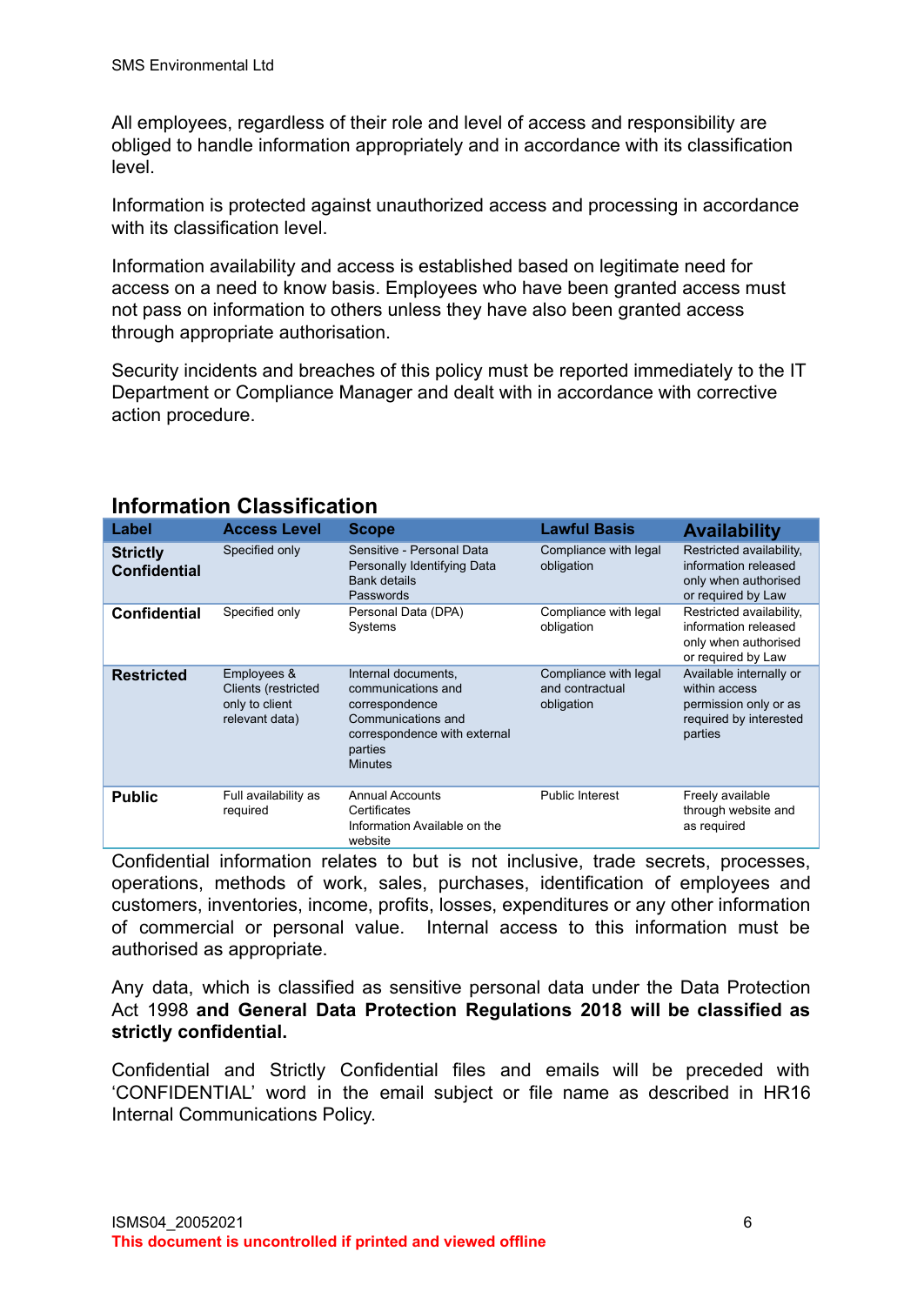### **Security Objectives**

The Information Security Objectives ISMS19 must be reviewed at least annually and be established at various relevant functions and levels. The security objectives must be consistent with this policy, be measurable whenever possible, take into account relevant information security requirements and the results from risk assessment and risk treatment, be communicated and updated whenever there is a significant change that would affect their development and design. When establishing the objectives, the objective action, management, resources, responsibility, evaluation and the proposed completion target must be determined.

#### **Monitoring and Measurement – performance evaluation**

Information security performance – processes and controls and the effectiveness of the information security management system is measured through monitoring, measurement, analysis and evaluation. The results from monitoring and measurement shall be analysed and evaluated during ISO27001 Management Review (SFT094 Compliance Management Review Agenda) by the following methods

| Aspect                                                   | <b>Associated Processes</b><br>and controls                                                                                                                                                                                                 | <b>Method of</b><br>monitoring                                                                                                  | Frequency                                                  | <b>Method of analysing</b>                                                                                                                                                                                                                                           | <b>Responsibility</b>                |
|----------------------------------------------------------|---------------------------------------------------------------------------------------------------------------------------------------------------------------------------------------------------------------------------------------------|---------------------------------------------------------------------------------------------------------------------------------|------------------------------------------------------------|----------------------------------------------------------------------------------------------------------------------------------------------------------------------------------------------------------------------------------------------------------------------|--------------------------------------|
| Legislation                                              | Compliance evaluation,<br>Compliance<br><b>Management Review</b>                                                                                                                                                                            | ISMS05 Legal<br>Compliance<br>Register                                                                                          | 6 monthly<br><b>PPM</b>                                    | Review of compliance through:<br>http://www.lawsociety.org.uk/support-servi<br>ces/advice/practice-notes/information-sec<br>urity/<br>https://ico.org.uk/for-organisations/guide-t<br>o-data-protection/principle-7-security/<br><b>Compliance Management Review</b> | Compliance<br>Team                   |
| <b>Corrective &amp;</b><br>Improvement<br><b>Actions</b> | Internal & External<br>Audit, Management<br>Meetings, Management<br>Review, Annex A-<br>operational controls                                                                                                                                | CSIP Tasks on<br>Opuz, Hazards,                                                                                                 | Annual<br>Management<br><b>Meeting PPM</b>                 | Review of corrective/ improvement<br>actions, follow up actions, completion<br>status                                                                                                                                                                                | IT Department,<br>Compliance<br>Team |
| <b>Changes</b><br><b>Management</b>                      | Changes/ Issues<br><b>Management Control</b>                                                                                                                                                                                                | Control of<br>changes $-$<br><b>ISMS13</b>                                                                                      | Annual<br>Management<br>Meeting PPM,<br><b>IT Meetings</b> | IT manages changes register and<br>agreeing follow up actions if necessary                                                                                                                                                                                           | IT Department.<br>Compliance<br>Team |
| <b>Issues</b><br>Management                              | Changes/ Issues<br>Management Control                                                                                                                                                                                                       | Reporting<br>procedures<br>ISMS17<br>Information<br>Security<br>Incident<br>Management<br>Procedure                             | Annual<br>Management<br>Meeting PPM,<br><b>IT Meetings</b> | IT issues - agreeing follow up actions if<br>necessary, analysing trends in incident<br>records                                                                                                                                                                      | IT Department,<br>Compliance<br>Team |
| <b>Equipment</b>                                         | <b>Asset Register</b>                                                                                                                                                                                                                       | Inventory of<br>Equipment on<br>Opuz                                                                                            | Ongoing                                                    | Monitoring of assets, equipment<br>purchase, repair, allocation                                                                                                                                                                                                      | <b>IT Department</b>                 |
| <b>Access</b><br><b>Rights</b>                           | <b>ISMS11 Access Control</b><br>Policy, ISMS04<br><b>Information Security</b><br>Policy ISMS07 Mobile<br>Device and remote<br>working Policy, HR24<br>Home- working Policy -<br>Information<br><b>Classification &amp; Access</b><br>Levels | Audit of<br>systems, Opuz,<br>Sage, Drive,<br>Simplify user<br>permissions<br>Audit of<br>homeworker<br>access and<br>equipment | <b>Yearly PPM</b>                                          | Audit of access provisioning & privileged<br>access rights                                                                                                                                                                                                           | IT Department                        |